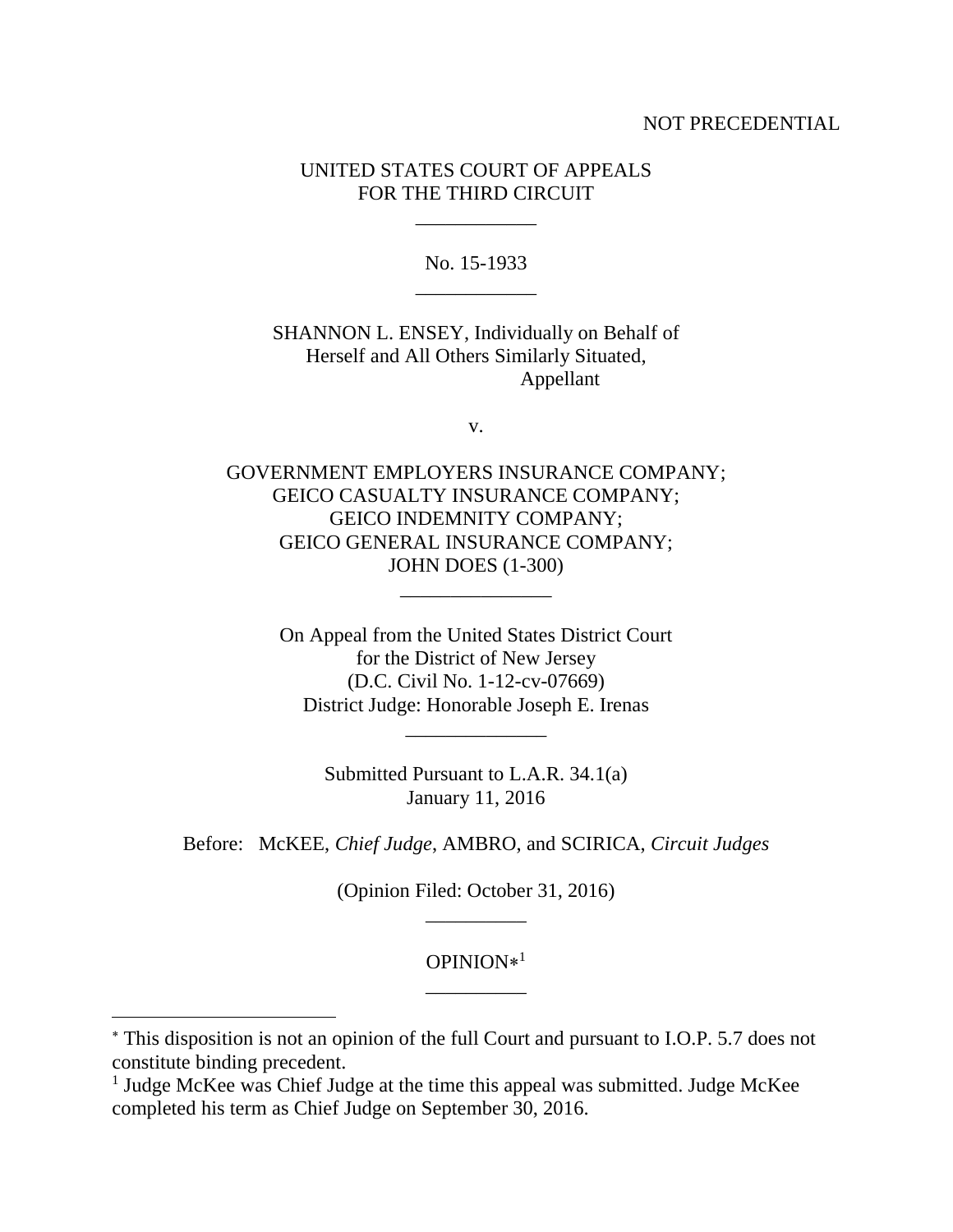McKEE, *Chief Judge*.

l

Shannon Ensey appeals the District Court Order's granting Government Employers Insurance Company's ("GEICO") motion to dismiss five of Ensey's claims for: (1) breach of statutory duty under N.J.S.A. 17:22A-29; (2) breach of the implied covenant of good faith and fair dealing; (3) breach of contract; (4) violation of New Jersey's Consumer Fraud Act ("CFA"); and (5) violation of New Jersey's Truth in Consumer Contract, Warranty, and Notice Act ("TCCWNA"). Ensey also appeals the grant of summary judgment in favor of GEICO on Ensey's last remaining cause of action – breach of statutory duty under N.J.S.A. 17:28-1.1, 17:28-1.9, 39:6A-23, and N.J.A.C. 11:3-15.7. For the reasons provided below, we will affirm.

### **I. Factual and Procedural Background**

We exercise plenary review over the District Court's dismissal under Rule  $12(b)(6)$ .<sup>1</sup> In reviewing a Rule  $12(b)(6)$  dismissal, "we accept all factual allegations as true, construe the complaint in the light most favorable to the plaintiff, and determine whether, under any reasonable reading of the complaint, the plaintiff may be entitled to relief."<sup>2</sup> However, "a plaintiff's obligation to provide the 'grounds' of her 'entitle[ment] to relief' requires more than labels and conclusions and a formulaic recitation of the elements of a cause of action will not do."<sup>3</sup>

<sup>1</sup> *F.T.C. v. Wyndham Worldwide Corp.*, 799 F.3d 236, 242 (3d Cir. 2015).

<sup>2</sup> *Wyndham Worldwide Corp.*, 799 F.3d at 242–43 (quoting *Pinker v. Roche Holdings Ltd.*, 292 F.3d 361, 374 n.7 (3d Cir. 2002)).

<sup>3</sup> *Bell Atlantic Corp. v. Twombly*, 550 U.S. 544, 555, 127 S.Ct. 1955, 1965–66, 167 L.Ed.2d 929 (2007) (alteration in original) (internal citations omitted).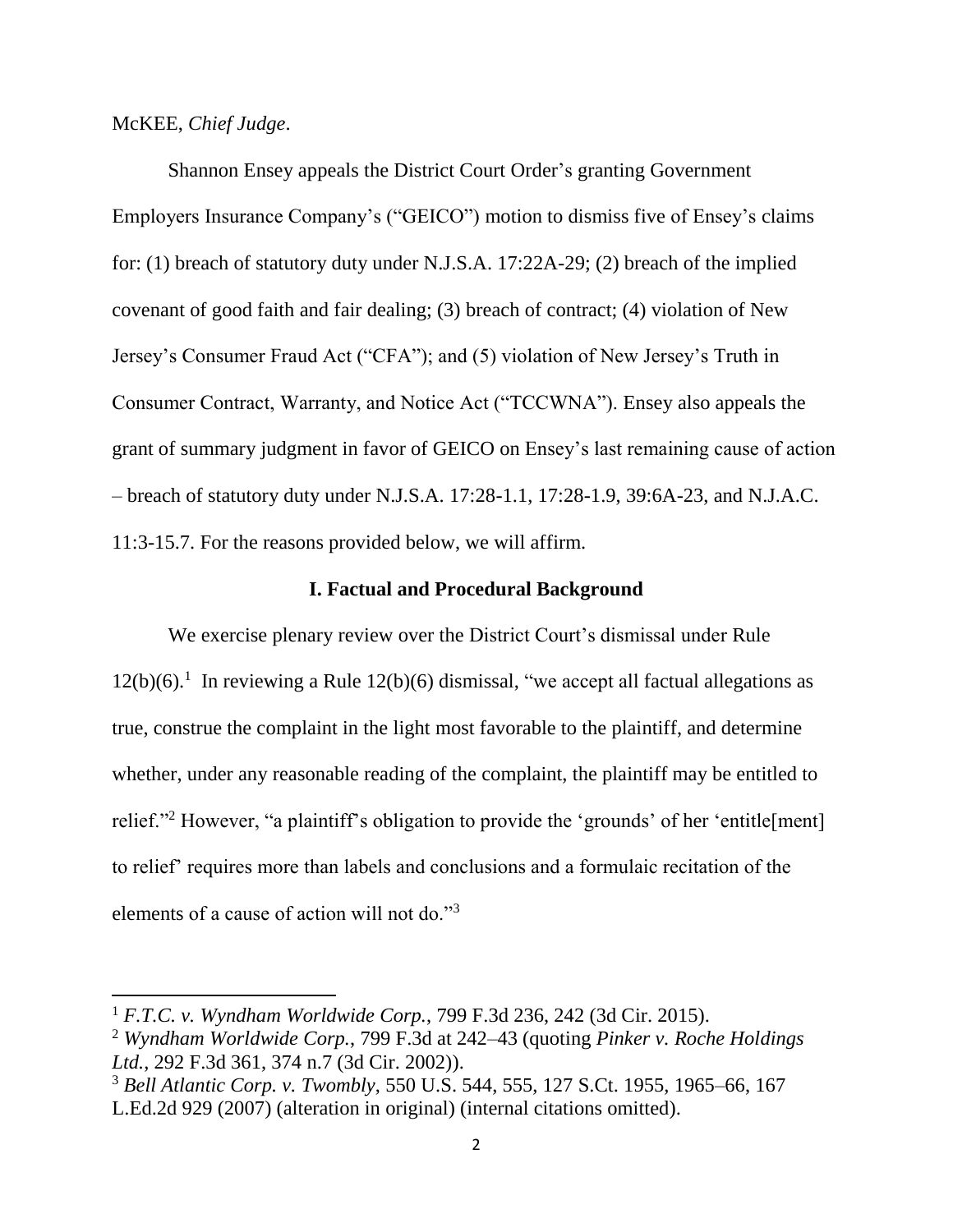We also exercise plenary review over the District Court's grant of summary judgment.<sup>4</sup> Summary judgment is appropriate where—construing all evidence in the light most favorable to the nonmoving party—"there is no genuine dispute as to any material fact and the movant is entitled to judgment as a matter of law."<sup>5</sup> "A dispute over a material fact is 'genuine' if 'a reasonable jury could return a verdict for the nonmoving party."<sup>6</sup>

# **II. Discussion**

### **A. District Court's grant of GEICO's Motion to Dismiss**

### **1. Violation of New Jersey's Consumer Fraud Act (CFA)**

To state a claim under the New Jersey Consumer Fraud Act, a plaintiff must allege that: (1) "the defendant engaged in an unlawful practice," (2) she suffered "an ascertainable loss," and (3) the defendant's unlawful practice caused her ascertainable loss.<sup>7</sup> Here, Ensey fails to allege sufficient facts to establish that GEICO acted unlawfully and thereby fails to satisfy the first element.

Ensey alleges that GEICO engaged in an unlawful practice by: (i) failing to inform her of her option to increase her UM/UIM coverage limits to match her BIL coverage limits when she called GEICO in January of 2008, in alleged violation of N.J.S.A. 17:28-

<sup>4</sup> *Santini v. Fuentes*, 795 F.3d 410, 416 (3d Cir. 2015).

<sup>5</sup> FED. R. CIV. P. 56(a); *see also Daniels v. School Dist. of Philadelphia*, 776 F.3d 181, 192 (3d Cir. 2015).

<sup>6</sup> *Santini*, 795 F.3d at 416 (quoting *Anderson v. Liberty Lobby, Inc.*, 477 U.S. 242, 248 (1986)).

<sup>7</sup> *See Frederico v. Home Depot*, 507 F.3d 188, 202 (3d Cir. 2007) (citing *Cox v. Sears Roebuck & Co.*, 138 N.J. 2, 17–23 (1994)); *see also Bosland v. Warnock Dodge, Inc.*, 197 N.J. 543, 557 (2009).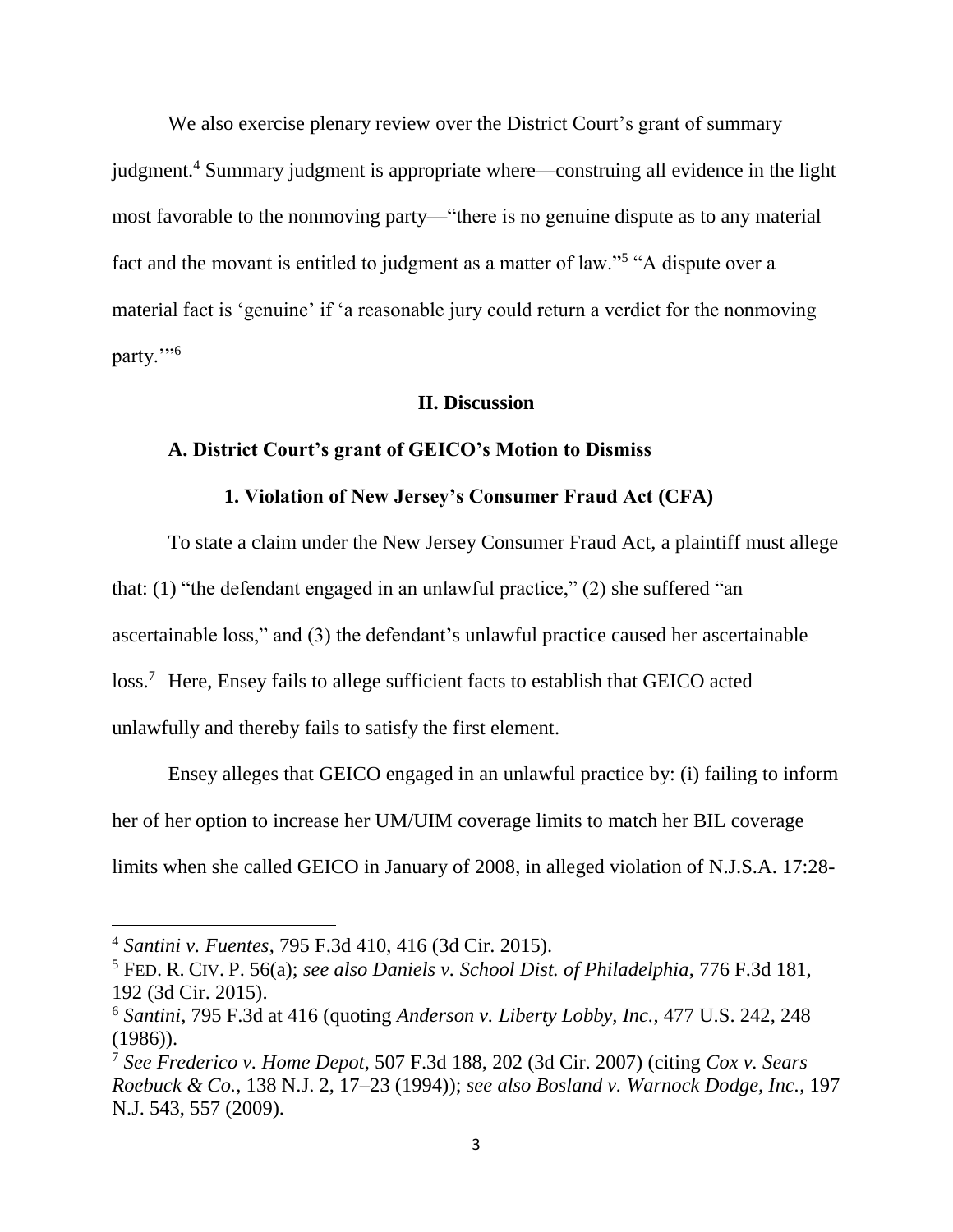1.1(a)-(b); (ii) failing to send Ensey a buyer's guide and coverage selection form after she increased her BIL coverage limits in January 2008, in alleged violation of N.J.S.A. 39:6A-23(a)-(c); and (iii) allowing an unlicensed GEICO agent to increase her BIL coverage limits in January 2008, in alleged violation of N.J.S.A. 17:22A-29.

Ensey's allegation that GEICO failed to inform her of her option to increase her UM/UIM coverage limits to match her BIL coverage limits when she called to update her existing policy in January 2008 does not amount to an allegation of unlawful activity. Under N.J.S.A. 17:28-1.1(a), "no motor vehicle liability policy or renewal of such policy of insurance . . . shall be issued . . . unless it includes coverage in limits for bodily injury or death" as outlined within its subsections. Under subsection (b),

[u]ninsured and underinsured motorist coverage shall be provided as an option by an insurer to the named insured electing a standard automobile insurance policy . . . except that the limits for uninsured and underinsured motorist coverage shall not exceed the insured's motor vehicle liability policy limits for bodily injury and property damage, respectively.

Ensey called GEICO in January 2008 to update her existing policy, not to obtain a new or renewal policy. Accordingly, GEICO had no obligation to offer her additional UM/UIM coverage. 8

Ensey also does not sufficiently allege unlawful action in claiming that GEICO failed to send Ensey a buyer's guide and coverage selection form after she increased her BIL coverage limits in January 2008. Under N.J.S.A. 39:6A-23(a)-(c), only new policies and notices of renewals to existing policies must be accompanied by a buyer's guide and

<sup>8</sup> *See* N.J.S.A. 17:28-1.1(a), (b).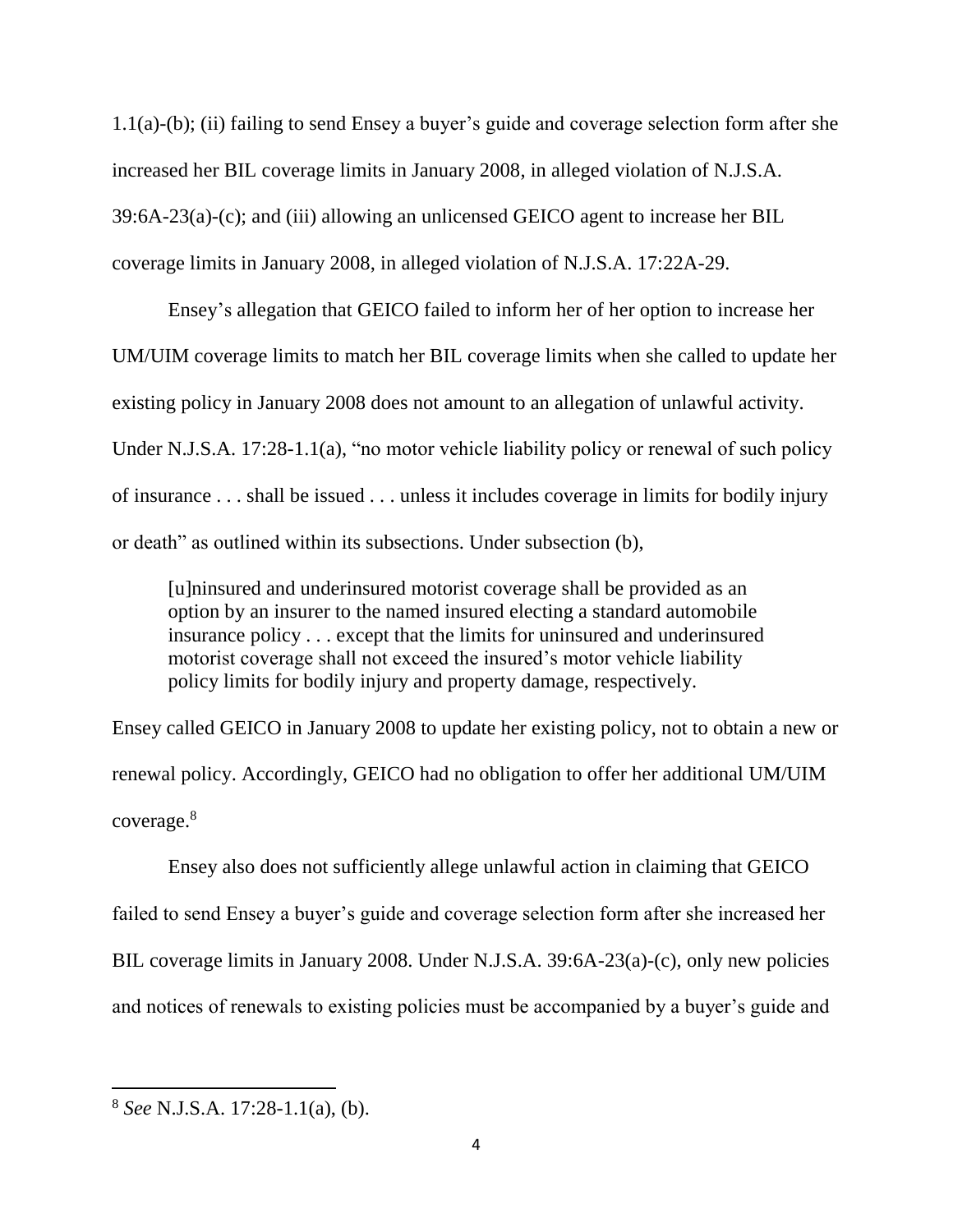coverage selection form.<sup>9</sup> In January 2008, Ensey was not issued a new policy or a notice of renewal. Accordingly, GEICO was under no obligation to send her a buyer's guide and coverage selection form.

Finally, Ensey does not allege unlawful conduct in claiming that an unlicensed agent increased her BIL coverage limits and added a new vehicle onto her policy in January 2008 over the phone. Ensey is correct that under N.J.S.A. 17:22A-29, "[a] person shall not sell, solicit or negotiate insurance in this State unless the person is licensed for that line of authority." However, N.J.A.C. 11:17A-1.5 expressly provides that "[o]ffice employees who perform strictly clerical duties under the supervision and control of an insurer or licensed producer shall not be required to be licensed as an insurance producer." N.J.A.C. 11:17A-1.2(9) defines "clerical duties" as including "[r]eceiving and recording an insured's request concerning any additions or deletions to an existing policy and preparing the appropriate endorsements or processing the appropriate changes through an automated system." Additionally, the New Jersey Administrative Code specifically states that unlicensed persons' duties may include:

Receiving and recording an insured's request concerning any additions or deletions to an existing policy and preparing the appropriate endorsements or processing the appropriate changes through an automated system developed and maintained under the supervision of an insurer or licensed

<sup>9</sup> *See* N.J.S.A. 39:6A-23(a) ("No new automobile insurance policy shall be issued . . . unless the application for the policy is accompanied by a written notice identifying and containing a buyer's guide and coverage selection form."); N.J.S.A. 39:6A-23(c) ("Any notice of renewal of an automobile insurance policy . . . shall be accompanied by a written notice of all policy coverage information required to be provided under subsection a. of this section.").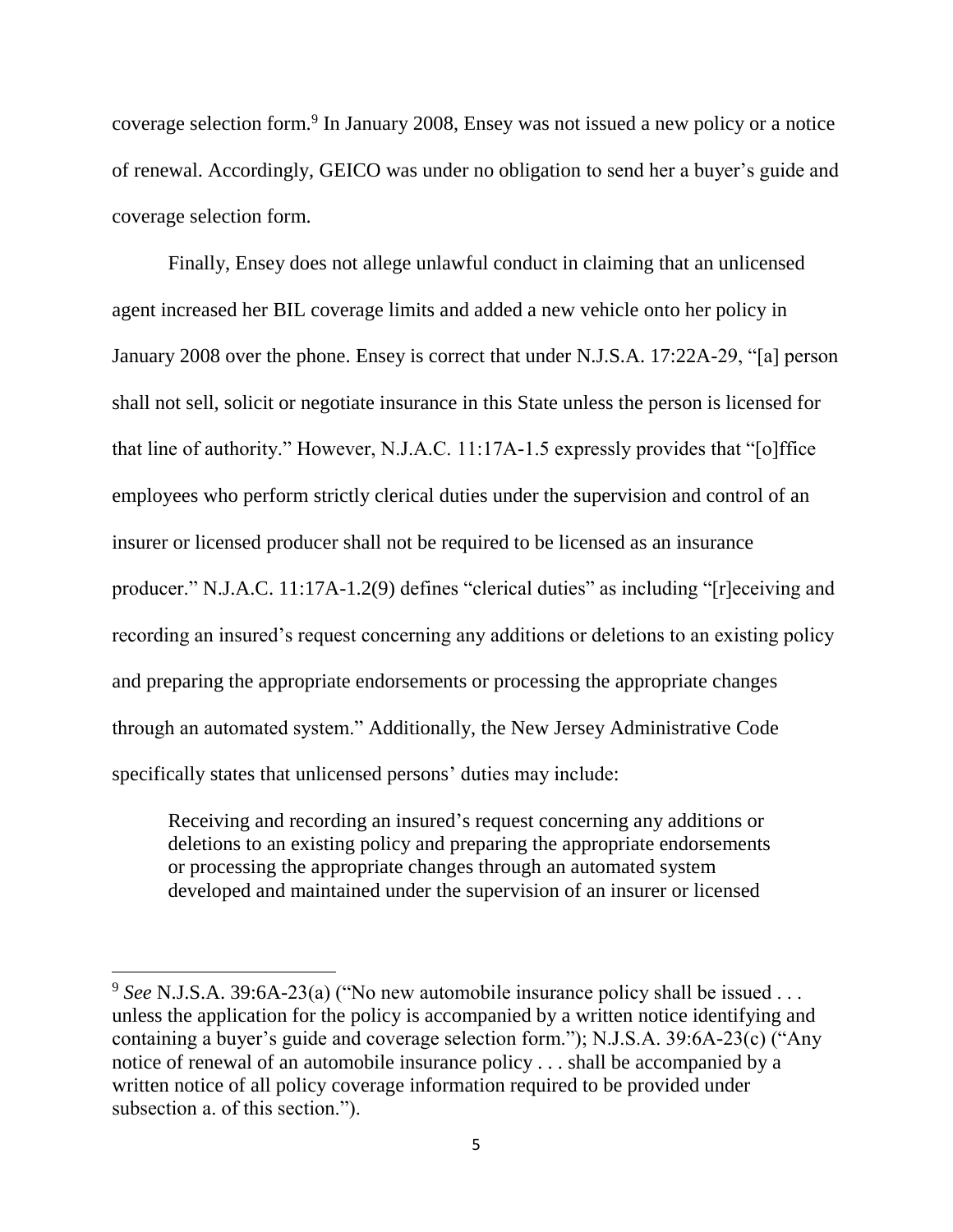insurance producer and notifying the insurance producer of the endorsements or changes $10$ 

In January 2008, Ensey contacted GEICO to change her existing policy. Thus, pursuant to N.J.A.C. 11:17A-1.2(9), the GEICO agent, did not need a license to process the requested changes in coverage and prepare the appropriate endorsements. The District Court therefore correctly concluded that GEICO did not violate N.J.S.A. 17:22A-29 when an unlicensed agent updated Ensey's existing policy per her request in January of 2008. As GEICO's conduct did not violate any affirmative statutory obligations, the District Court correctly dismissed Ensey's CFA claim. Moreover, N.J.S.A. 17:22-A-29 was enacted as part of the New Jersey Insurance Producer Licensing Act of 2001 ("IPLA"), and does not allow private causes of action.<sup>11</sup>

# **2. Breach of Contract**

To establish a breach of contract claim under New Jersey law, a plaintiff must show that: (1) "the parties entered into a valid contract," (2) "the defendant failed to perform his obligations under the contract," and (3) she "sustained damages as a result."<sup>12</sup> Here, Ensey fails to allege the second element altogether – that GEICO failed to perform its obligations under the contract. Instead, Ensey alleges that GEICO violated New Jersey statutory law.<sup>13</sup> As noted by the District Court, she "does not indicate ...

 $10$  N.J.A.C. 11:17A-1.2(9).

<sup>11</sup> *See Castro v. Sovran Self Storage, Inc.*, 114 F. Supp. 3d 204, 220 (D.N.J. 2015); *Lemelledo v. Beneficial Management Corp. of America*, 696 A.2d 546, 555 (N.J. 1997). <sup>12</sup> *Murphy v. Implicito*, 920 A.2d 678, 689 (N.J. Super. Ct. App. Div. 2007). <sup>13</sup> *See* App. at 96–97.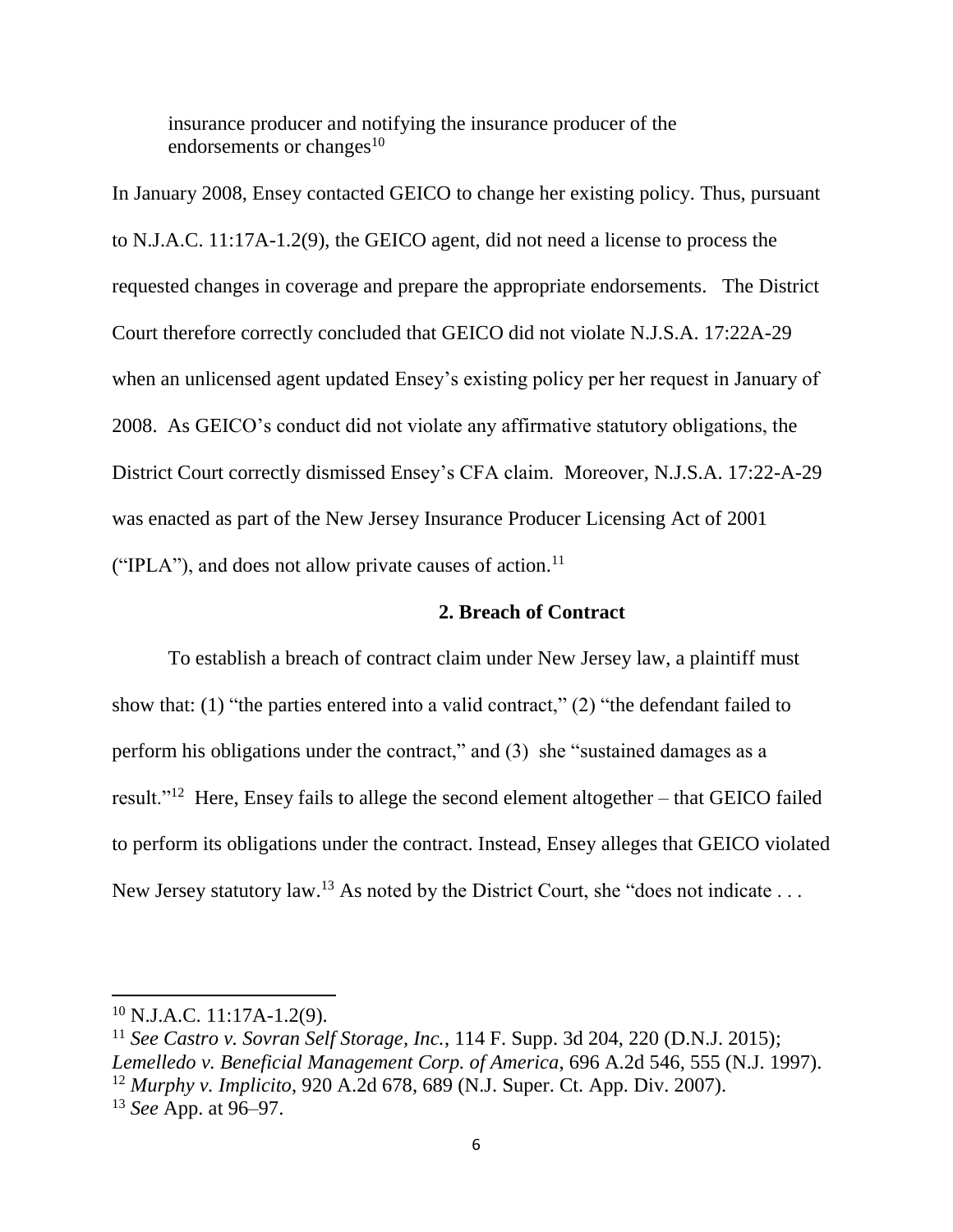how such conduct violated the terms of her policy."<sup>14</sup> Accordingly, the District Court correctly dismissed Ensey's breach of contract claim. We will address the District Court's grant of summary judgment to GEICO with respect to Ensey's reformation claim, below.

# **3. Breach of the Implied Covenant of Good Faith and Fair Dealing**

Ensey alleges that GEICO breached the implied covenant of good faith and fair dealing in four ways: (i) when it "failed to offer insureds . . . the option of higher available UM/UIM coverage limits when insureds increased their BIL coverage limits," (ii) when it used "unlicensed agents to sell such increased BIL coverage limits so the agents would be unaware of their obligation to so advise insureds," (iii) when it failed "to provide CSFs and Buyer's guides after insureds purchased increased liability limits," and (iv) when it denied "UM/UIM claims thereafter based on the reduced limits purportedly 'chosen by the insureds.'"<sup>15</sup> Ensey is correct in asserting that "every contract in New Jersey contains an implied covenant of good faith and fair dealing,"<sup>16</sup> However, that does not rescue her complaint. To demonstrate that GEICO breached the covenant Ensey must show that GEICO either "act[ed] in bad faith or engage[d] in some other form of inequitable conduct in the performance of a contractual obligation."<sup>17</sup> The covenant

<sup>14</sup> *Ensey v. Government Employers Ins. Co*, 2013 WL 5963113, at \*6 (D.N.J. Nov. 7, 2013).

<sup>15</sup> Appellant's Brief at 34.

<sup>16</sup> *Black Horse Lane Assoc., L.P. v. Dow Chemical Corp.*, 228 F.3d 275, 288 (3d Cir. 2000) (quoting *Sons of Thunder, Inc. v. Borden, Inc.*, 690 A.2d 575, 587 (N.J. 1997)). <sup>17</sup> *Id.*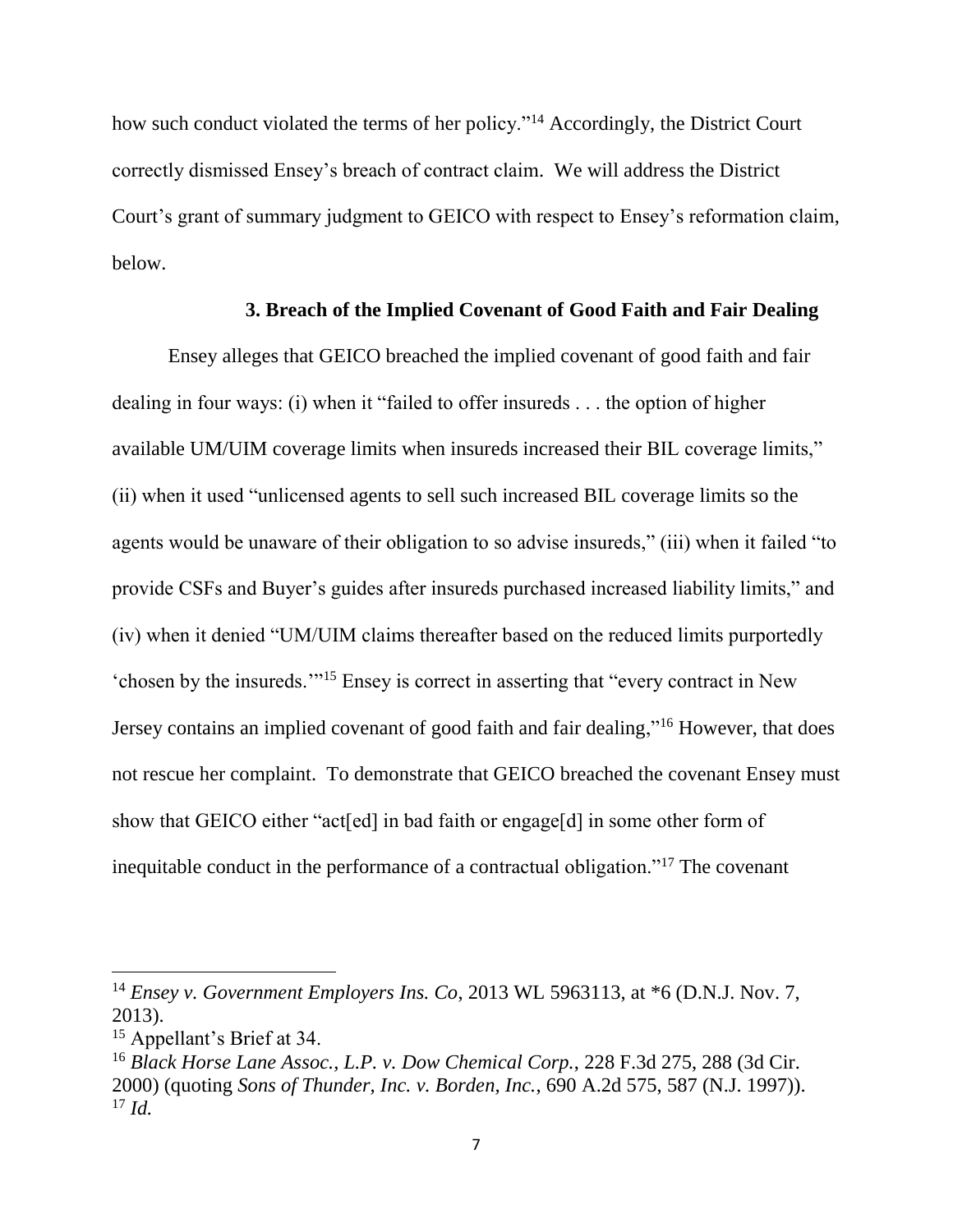requires that "neither party shall do anything which will have the effect of destroying or injuring the right of the other party to receive the fruits of the contract."<sup>18</sup>

We recognize that the covenant is "an independent duty and may be breached even where there is no breach of the contract's express terms,"<sup>19</sup> but Ensey fails to allege with sufficient particularity how GEICO "fail[ed] to act in good faith by offering UM/UIM coverage limits up to the increased BIL coverage limits."<sup>20</sup> Ensey also fails to sufficiently allege how GEICO engaged in "inequitable conduct in the performance of [their] contractual obligation" to her. For example, it is undisputed that GEICO tendered \$10,000 to reach Ensey's UIM coverage limit of \$25,000 under her existing GEICO policy.<sup>21</sup> The District Court thus correctly dismissed Ensey's claim under the implied covenant of good faith and fair dealing.<sup>22</sup>

# **4. Violation of New Jersey's Truth in Consumer Contract, Warranty and Notice Act**

The New Jersey Truth in Consumer Contract, Warranty, and Notice Act

("TCCWNA") provides in relevant part that

[n]o seller, lessor, creditor, lender or bailee shall in the course of his business offer to any consumer or prospective consumer or enter into any written consumer contract or give or display any written consumer warranty, notice or sign after the effective date of this act which includes any provision that violates any clearly established legal right of a consumer or responsibility of a seller, lessor, creditor, lender or bailee as established

<sup>18</sup> *Id.* (quoting *Sons of Thunder*, 690 A.2d at 587).

<sup>19</sup> *Id.* (quoting *Emerson Radio Cop. v. Orion Sales, Inc.*, 80 F. Supp. 2d 307, 311 (D.N.J. 2000)).

<sup>20</sup> Appellant's Brief at 35.

<sup>21</sup> *See* App. at 894.

<sup>22</sup> *See Black Horse Lane Assoc., L.P.*, 228 F.3d at 288.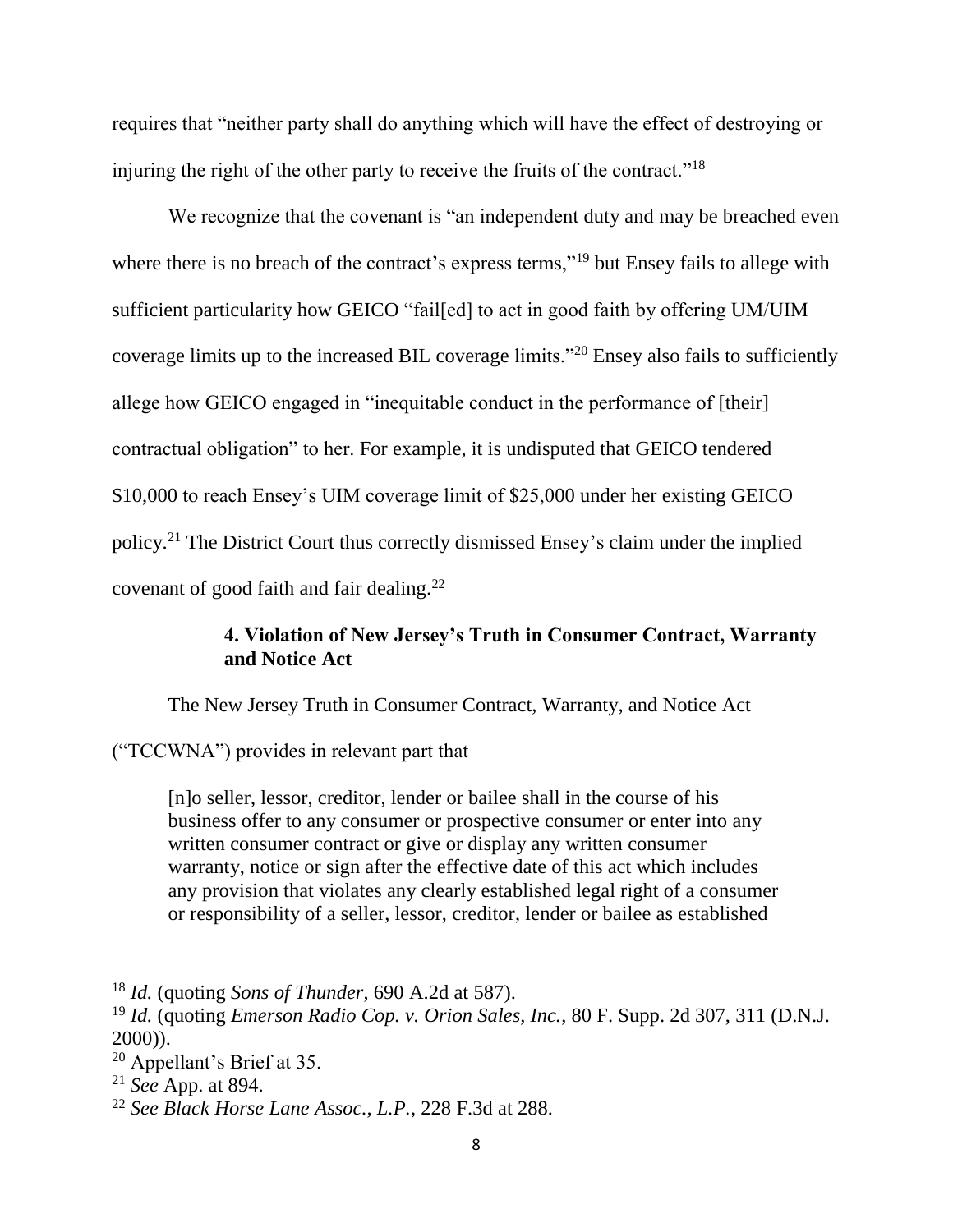by State or Federal law at the time the offer is made or the consumer contract is signed or the warranty, notice or sign is given or displayed.<sup>23</sup>

To prevail on her TCCWNA claim, Ensey must allege that GEICO included a provision in its contract that violates state or federal  $law.^{24}$  Ensey submits that she has "adequately plead[ed] a violation of the TCCWNA through [Geico's] failure to comply with its statutorily mandated duty to (1) offer matching UM/UIM limits; and (2) utilize licensed agents in the sale of increased limits of insurance."<sup>25</sup> But as discussed above with respect to Ensey's CFA claim, Ensey fails to allege that GEICO violated either N.J.S.A. 17:28- 1.1(a)-(b) or N.J.S.A. 17:22A-29. We therefore conclude that District Court correctly dismissed Ensey's TCCWNA claim.

# **B. District Court's grant of GEICO's Motion for Summary Judgment**

Ensey argues on appeal that GEICO's

obligation to offer higher UM/UIM coverage limits, and its failure to provide a CSF and a Buyer's Guide, as well as [GEICO's] failure to obtain a signed CSF all constitute breaches of [GEICO's] statutory duties and mandate reformation of [Ensey's] policy of insurance to include UM/UIM coverage limits up to the increased BIL coverage limits.<sup>26</sup>

However, even after construing all evidence in the light most favorable to Ensey, it is

clear that GEICO did not breach any of its statutory duties. Moreover, as explained by the

<sup>23</sup> N.J. STAT. ANN. § 56:12-15 (West 2015).

<sup>24</sup> *See Bohus v. Restaurant.com, Inc.*, 784 F.3d 918, 930 (3d Cir. 2015) (stating that the TCCWNA's purpose is "to prevent deceptive practices in consumer contracts by prohibiting the use of illegal terms of warranties in consumer contracts" (quoting *Shelton* 

*v. Restaurant.com, Inc.*, 70 A.3d 544, 559 (N.J. 2013))).

<sup>25</sup> Appellant's Brief at 36.

<sup>26</sup> Appellant's Brief at 39.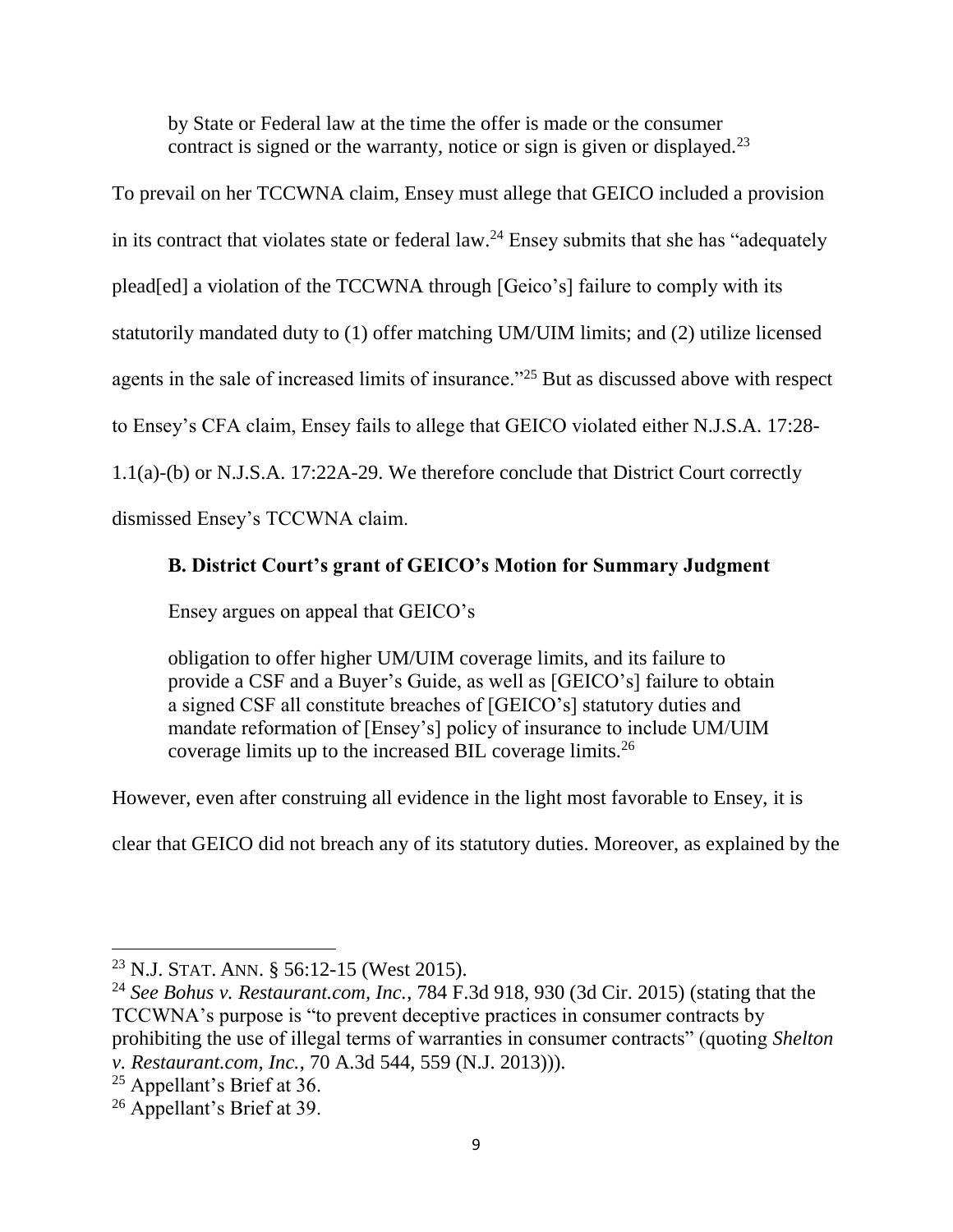District Court, even if GEICO breached a statutory duty, Ensey would not be entitled to

reformation.

 $\overline{\phantom{a}}$ 

N.J.S.A. 17:28-1.9(a) makes clear that an insurance provider shall not be liable

in an action for damages on account of the election of a given level of motor vehicle insurance coverage by a named insured as long as those limits provide at least the minimum coverage required by law or on account of a named insured not electing to purchase underinsured motorist coverage, collision coverage or comprehensive coverage.

# N.J.S.A. 17:28-1.9(b) further explains that the

coverage selection form required pursuant to . . . [N.J.S.A. 39:6A-23] . . . shall contain an acknowledgement by the named insured that the limits available to him for uninsured motorist coverage and underinsured motorist coverage have been explained to him and a statement that no person, including, but not limited to, an insurer, an insurance producer . . . shall be liable in an action for damages on account of the election of a given level of motor vehicle insurance coverage by a named insured as long as those limits provide at least the minimum coverage required by law or on account of a named insured not electing to purchase underinsured motorist coverage, collision coverage or comprehensive coverage.<sup>27</sup>

Because GEICO satisfied the requirements of N.J.S.A. 17:28-1.9(a)-(b) – and did not act

willfully, want only, or in a manner that was grossly negligent – it qualifies for statutory

immunity. GEICO provided "at least the minimum coverage" as required under N.J.S.A.

17:28-1.1, and sent a CSF (which met all of N.J.S.A. 17:28-1.9(b)'s requirements) and a

Buyer's Guide over a month prior to the effective date of Ensey's automatically renewed

<sup>&</sup>lt;sup>27</sup> We recognize that neither N.J.S.A. 17:28-1.9(a) or N.J.S.A. 17:28-1.9(b) grants immunity to an insurer who acts (either by commission or omission) willfully, wantonly, or grossly negligent.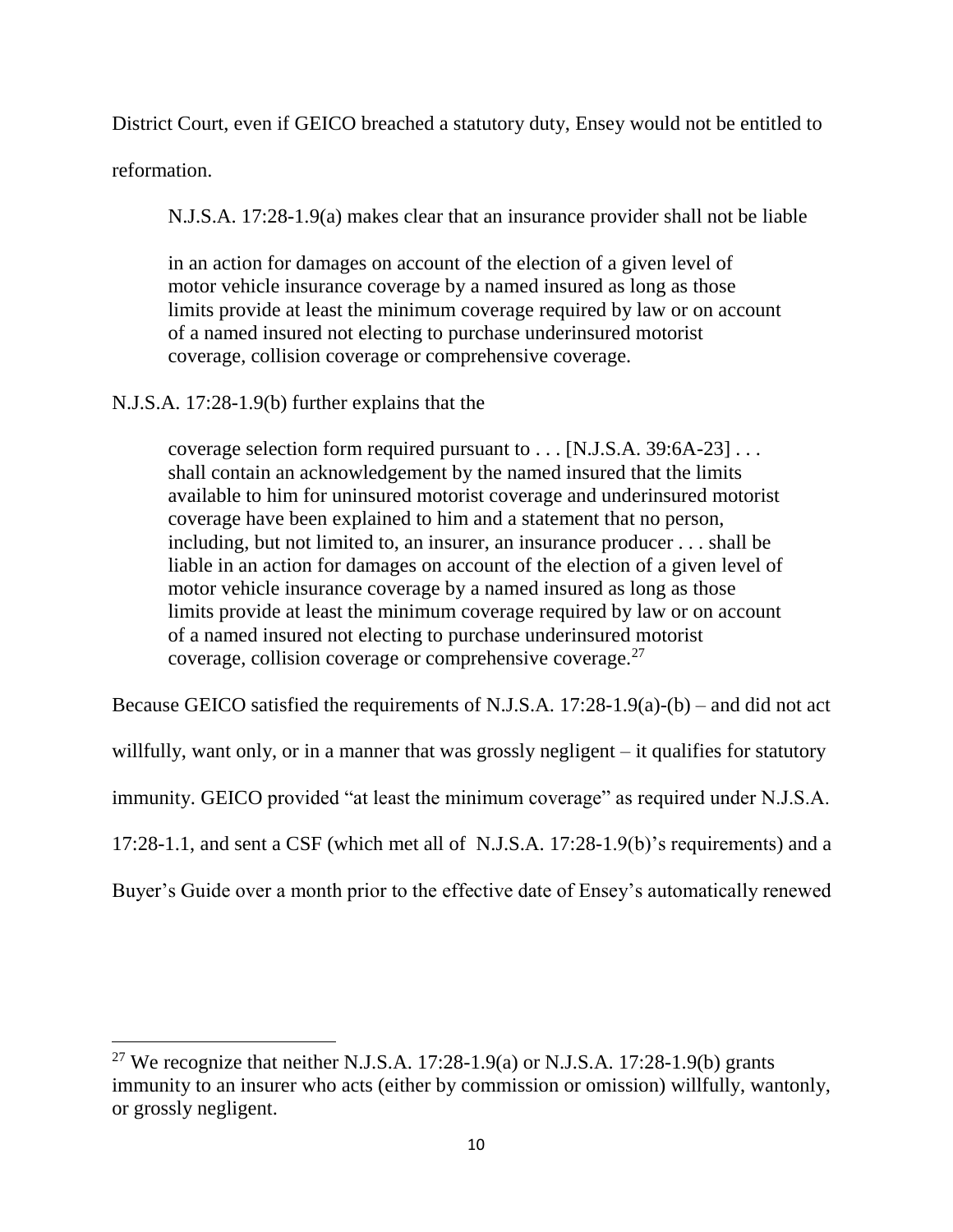policy.<sup>28</sup> As explained above, GEICO was under no duty to provide either a CSF or a Buyer's Guide when Ensey called to update her existing policy in January 2008.<sup>29</sup>

Even if GEICO breached a statutory duty, Ensey is not entitled to reformation as a remedy. Under New Jersey law, "a court will not decree reformation unless it has convincing evidence that the parties expressed agreement and an intention to be bound in accordance with the terms that the court is asked to establish and enforce.<sup>30</sup> Accordingly, reformation is available as a remedy only "when the parties, having reached an agreement and having then attempted to reduce it to writing, fail to express it correctly in the writing," and "[i]n addition, the 'mistake must be one that is mutual, material, and not induced by negligence."<sup>31</sup>

Ensey did not express an intention that she wanted her UM/UIM coverage to be increased to \$100,000/\$300,000 either when she called to update her existing policy in January in 2008, or when she received her renewal documents in March 2008. Ensey admits that she "may have been sent a Declaration page," after she called to change her policy in January 2008.<sup>32</sup> The Declaration Page expressly stated that Ensey's UM/UIM

<sup>29</sup> Under N.J.S.A.  $39:6A-23(a)-(c)$ , only new policies and notices of renewals to existing policies must be accompanied by a buyer's guide and coverage selection form. <sup>30</sup> *St. Pius X House of Retreats, Salvatorian Fathers v. Diocese of Camden*, 443 A.2d 1052, 1057 (N.J. 1982) (quoting "Corbin's treatise on Contracts" and explaining that "New Jersey adheres to this rule").

 $\overline{a}$ 

<sup>28</sup> *See* App. at 905 (although Plaintiff does not recall receiving any forms after her policy renewed, she admits that it was GEICO's "ordinary customer and practice" to send them); *see also* App. at 834–41.

<sup>31</sup> *Id.* at 1066 (quoting *Santamaria v. Shell Eastern Petroleum Products*, 172 A. 339, 341 (N.J. 1934)).

<sup>32</sup> *See* App. at 905.